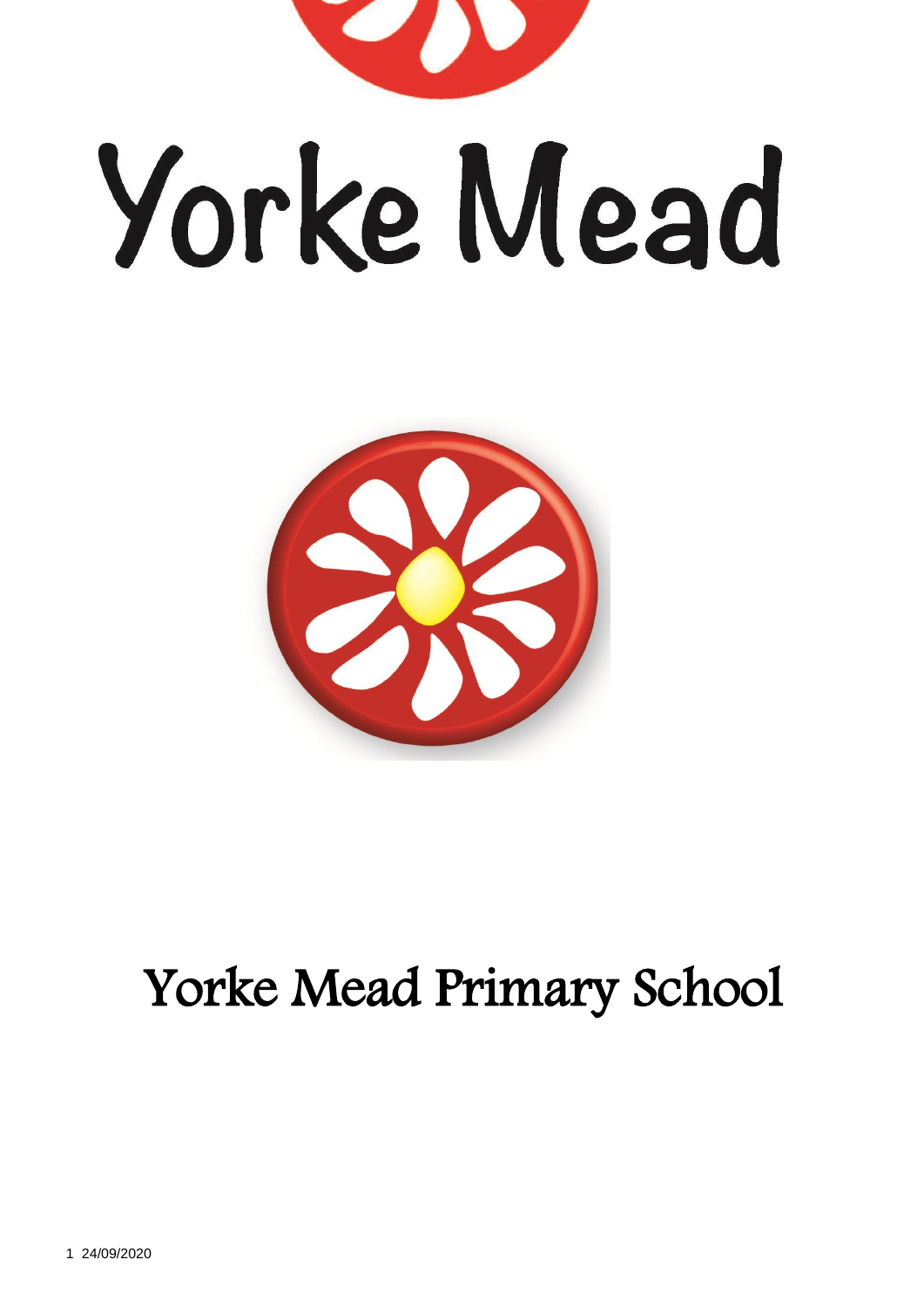### **Contents**

| 1: | <b>Vision and Values</b>                | 3  |
|----|-----------------------------------------|----|
| 2: | <b>School Context</b>                   | 5  |
| 3: | Legal Background                        | 6  |
| 4: | Roles and Responsibilities              | 9  |
| 5: | <b>Stakeholder Consultation</b>         | 12 |
| 6: | <b>Impact Assessment</b>                | 13 |
| 7: | <b>Our School's Equality Priorities</b> | 14 |
| 8: | <b>Action Plan</b>                      | 17 |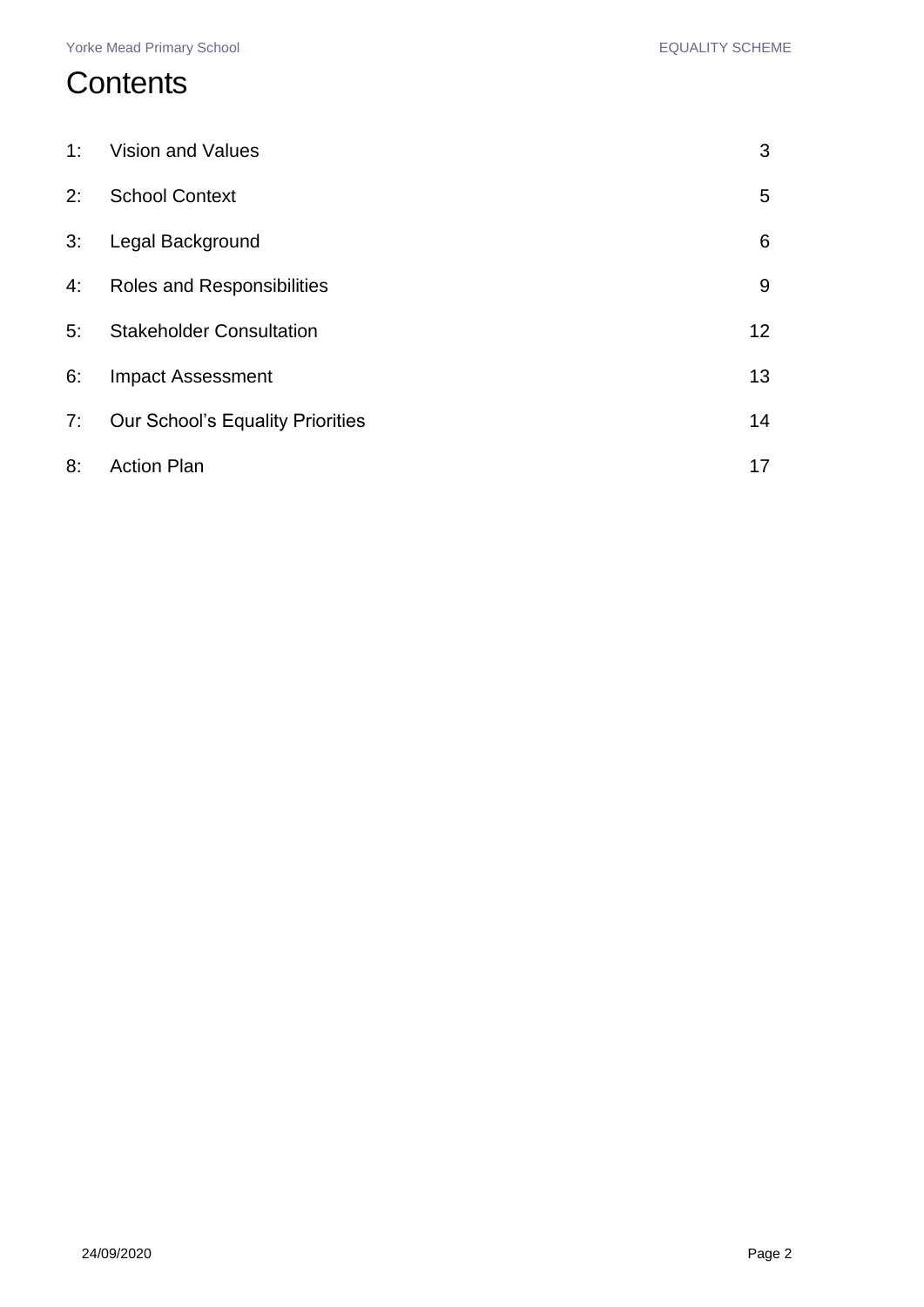### <span id="page-2-0"></span>1: Vision and Values

Our equality vision and the values that underpin school life

### *Our School Vision Statement BRINGING LEARNING to LIFE*

*We are a school dedicated to creating an environment where children are able to grow into happy, well-rounded individuals with a love of learning through which they can achieve to the best of their abilities.*

*We want our pupils to enter the wider world as*

- *<sup>o</sup> Happy, positive individuals*
- *<sup>o</sup> Responsible citizens who make a positive contribution*
- *<sup>o</sup> Confident, resilient, healthy & life-long learners.*

### *Values*

At Yorke Mead children learn and thrive through an enjoyable and exciting curriculum to achieve success together.

At the heart of our school are our 6 core values that underpin everything we strive to achieve together:



*E enjoyment*



 *O openness*

### *DETERMINATION*

*This means simply not giving up. No matter how hard things get, or how badly you want to give up, you just don't stop!*

| <b>AMBITION</b><br>The strong wish and motivation to achieve<br>something; wanting to achieve.                                                                              | <b>RESILIENCE</b><br>The ability to recover quickly from an<br>upset or changeto be able to spring back<br>and stay well.                                                              |
|-----------------------------------------------------------------------------------------------------------------------------------------------------------------------------|----------------------------------------------------------------------------------------------------------------------------------------------------------------------------------------|
| <b>ENJOYMENT</b><br>Enjoyment involves taking pleasure in doing something. If we can enjoy things we will                                                                   |                                                                                                                                                                                        |
| take more from them.                                                                                                                                                        |                                                                                                                                                                                        |
| <b>OPENNESS</b><br>This involves having an accommodating<br>attitude; being willing to try new things<br>and a willingness to be honest about your<br>actions and opinions. | <b>TRUST</b><br>The confidence in the honesty and<br>integrity of those around us whom we<br>know well. This includes behaving in a<br>way that enables others to have trust in<br>us. |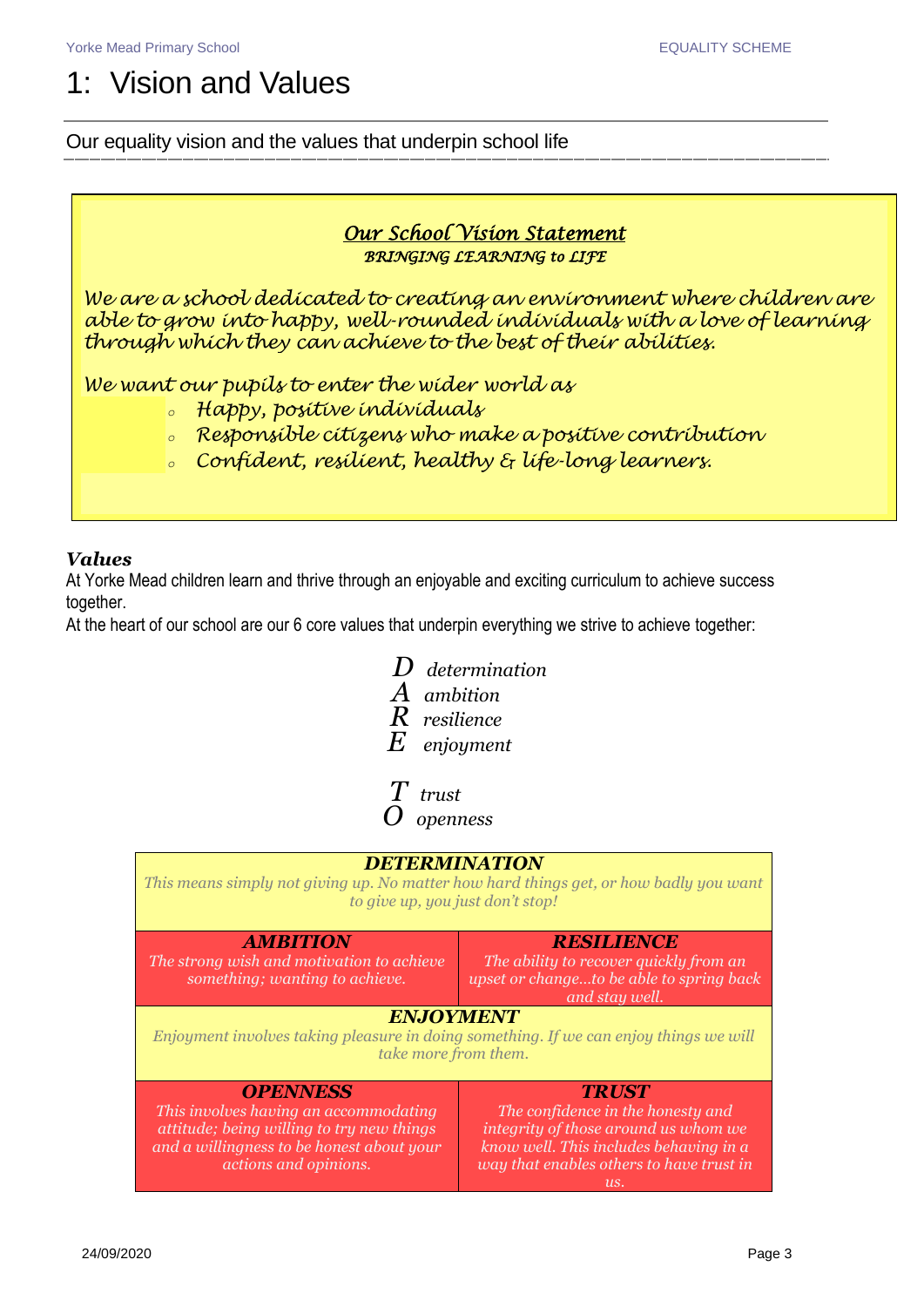In fulfilling our legal obligations we are guided by the following principles:

- We acknowledge and welcome diversity amongst pupils, staff, parents or carers and visitors.
- We aim to create an environment where everyone feels welcomed.
- We do not discriminate against anyone, staff or pupils, on the grounds of their sex, race, age, colour, religion or belief, nationality, ethnic, national origins, disability, physical or mental abilities, sexual orientation, gender reassignment, pregnancy or maternity.
- We promote and actively encourage the principles of fairness and justice for all through the education that is provided in our School, and seek to reduce and remove inequalities and barriers that may already exist.
- We ensure that all students have equal access to the full range of educational opportunities provided by the School.
- We are opposed to all forms of racism and xenophobia, including those forms that are directed towards religious groups and communities. We seek to encourage our community to understand the difference between being non-racist and being anti-racist.
- We respect the religious beliefs and practices of all staff, pupils, parents and carers and comply with all reasonable requests relating to religious observance and practice.
- We ensure that all recruitment, employment, promotion and training systems are fair to all, and provides opportunities for everyone to fulfil their potential.

We will make reasonable adjustments, when required to, in order to:

- increase access to the curriculum:
- improve access to the School building; and
- improve the delivery of information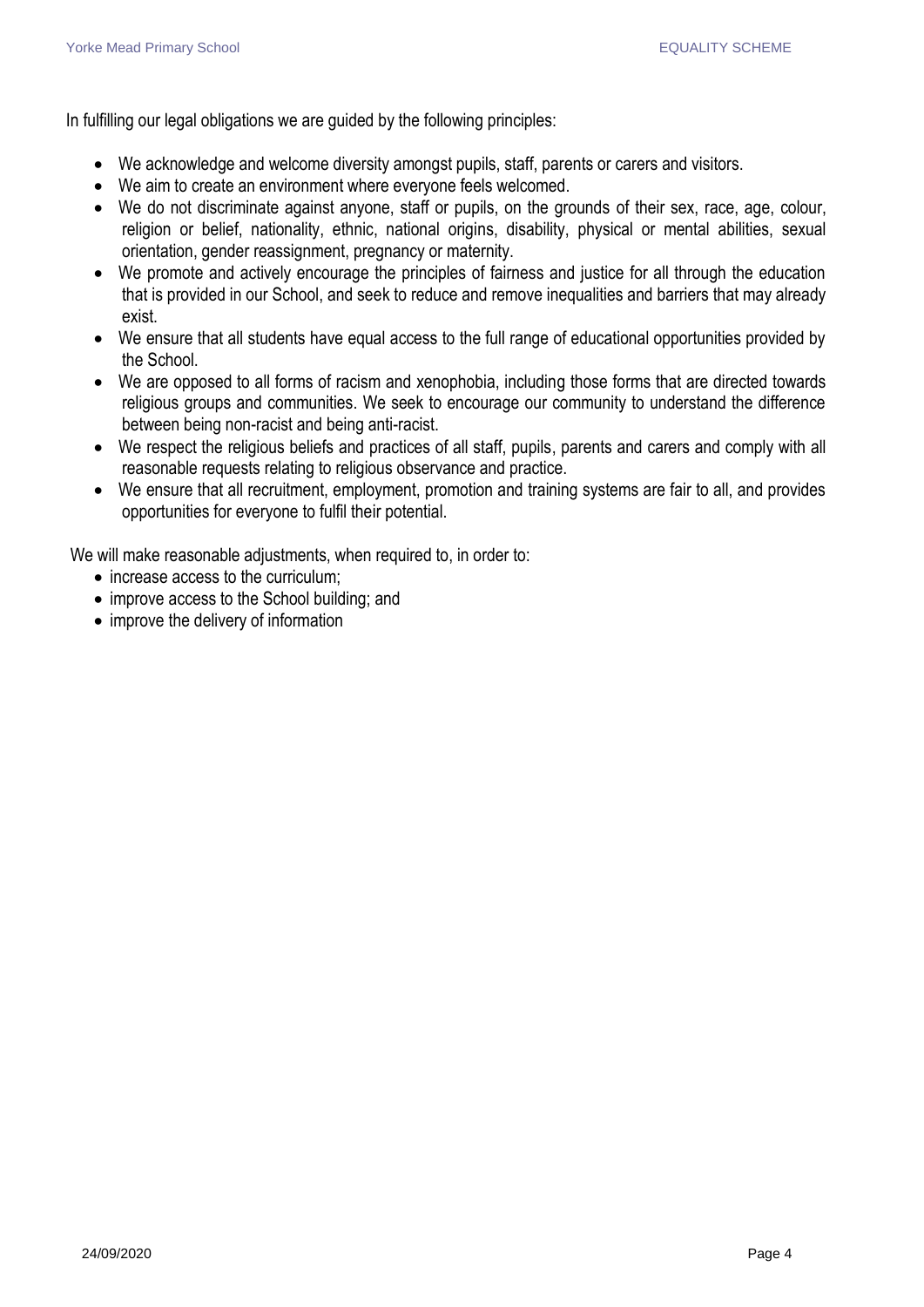### <span id="page-4-0"></span>2: **School Context**

#### The characteristics of our school

Yorke Mead School is in the village of Croxley Green, close to Watford and Rickmansworth. The children come from a range of socio economic and cultural backgrounds. Croxley Green has a mixture of private and social housing. The number of pupils entitled to pupil premium support is around 10%. The school deprivation indicator (0.08) is below the national average. Around 33% of children come from a range of minority ethnic backgrounds with any other mixed background the largest group. 16 % of children speak English as an additional language. 14% of children are on the SEN register. The numbers of boys and girls is almost equal.

Yorke Mead is an inclusive school and is recognised in the locality as such. This means we have a much larger than expected number of children supported by an education health care plan (EHCP). A particular strength of the school is in the understanding of the issues faced by adopted children; consequently the school has a high proportion of post looked after children (LAC). As we enter the 2020-21 academic year Yorke Mead supports 11 post LAC children.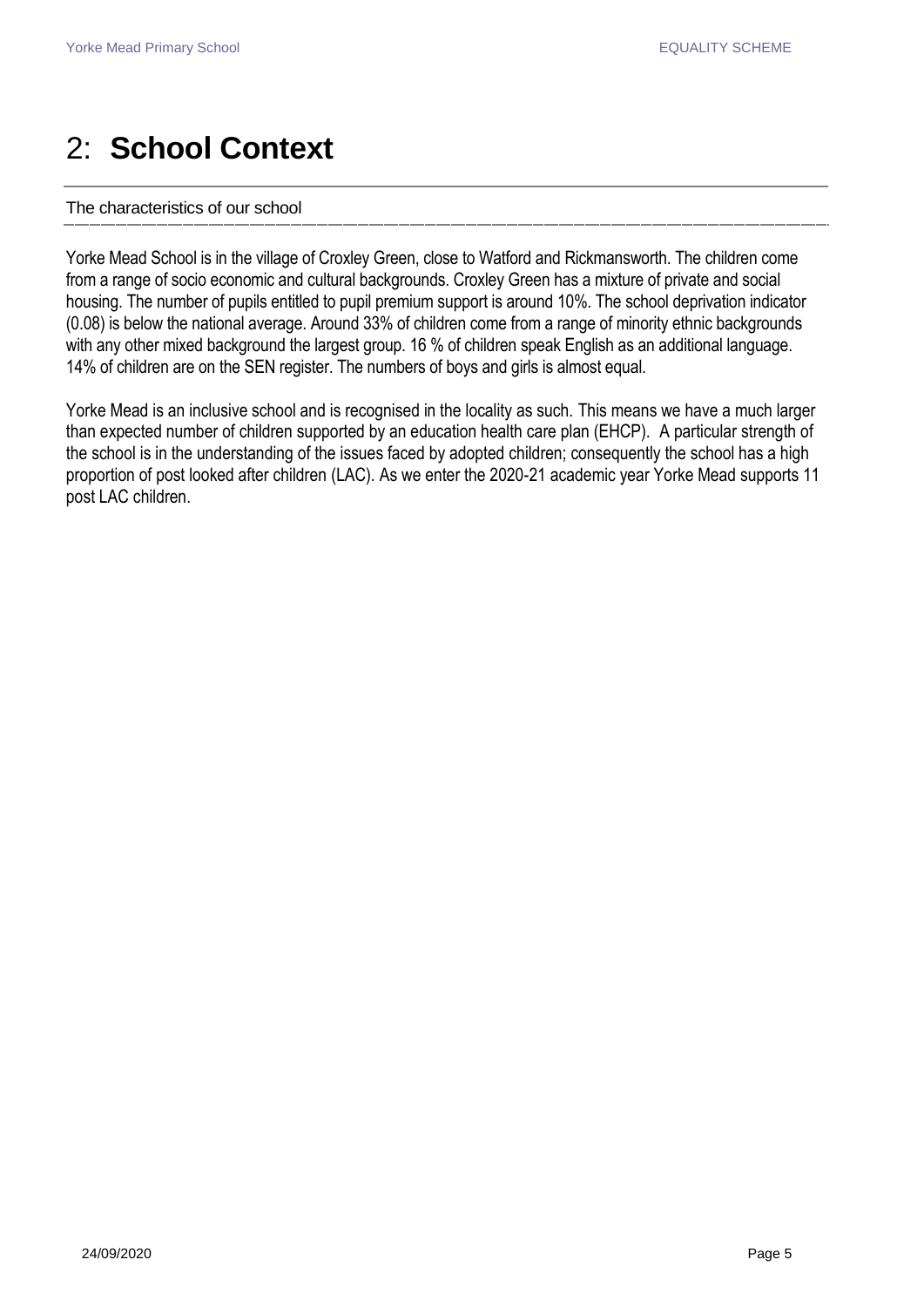## <span id="page-5-0"></span>3: Legal Background

#### The duties that underpin our scheme

Our school is committed to meeting its public sector statutory duties as detailed below. We understand that the duties apply to service delivery and employment and staff management as well as policy development and implementation.

### **Our General Duty under the Equality Act 2010**

The purpose of this policy is to set out how our practice and policies have due regard to the need to:

- **eliminate discrimination**, harassment, victimisation or any other conduct prohibited under the Equality Act
- **advance equality of opportunity** between both people who share a characteristic and persons who do not share it
- **foster good relations** between both people who share a characteristic and persons who do not share it

### **The Specific Duties of the Act enable schools to meet their obligations under the Public Sector Equality Duty (PSED)**

The specific duties require schools to:

- Publish annually information quantitative and qualitative, showing compliance with the public sector equality duty (PSED) set out in clause 149 of the Equality Act 2010.
- To set every four years one or more specific measurable equality objectives that further the aims of the equality duty.

### **Protected Characteristics**

The Equality Act 2010 protects pupils from discrimination and harassment based on protected characteristics. The protected characteristics for the schools provisions are:

- age (staff only)
- **•** disability
- ethnicity and race
- $\bullet$  qender (sex)
- gender identity and reassignment
- pregnancy, maternity and breast feeding
- religion and belief
- sexual orientation
- marriage and civil partnership (staff only)

### **Disability**

At Yorke Mead School we implement accessibility plans which are aimed at:

- increasing the extent to which disabled pupils can participate in the curriculum;
- improving the physical environment of schools to enable disabled pupils to take better advantage of education, benefits, facilities and services provided;
- improving the availability of accessible information to disabled pupils

### **Gender equality**

The general duty to promote gender equality means that the School must show due regard to:

- promoting equality of opportunity between girls and boys and men and women
- eliminating unlawful discrimination and harassment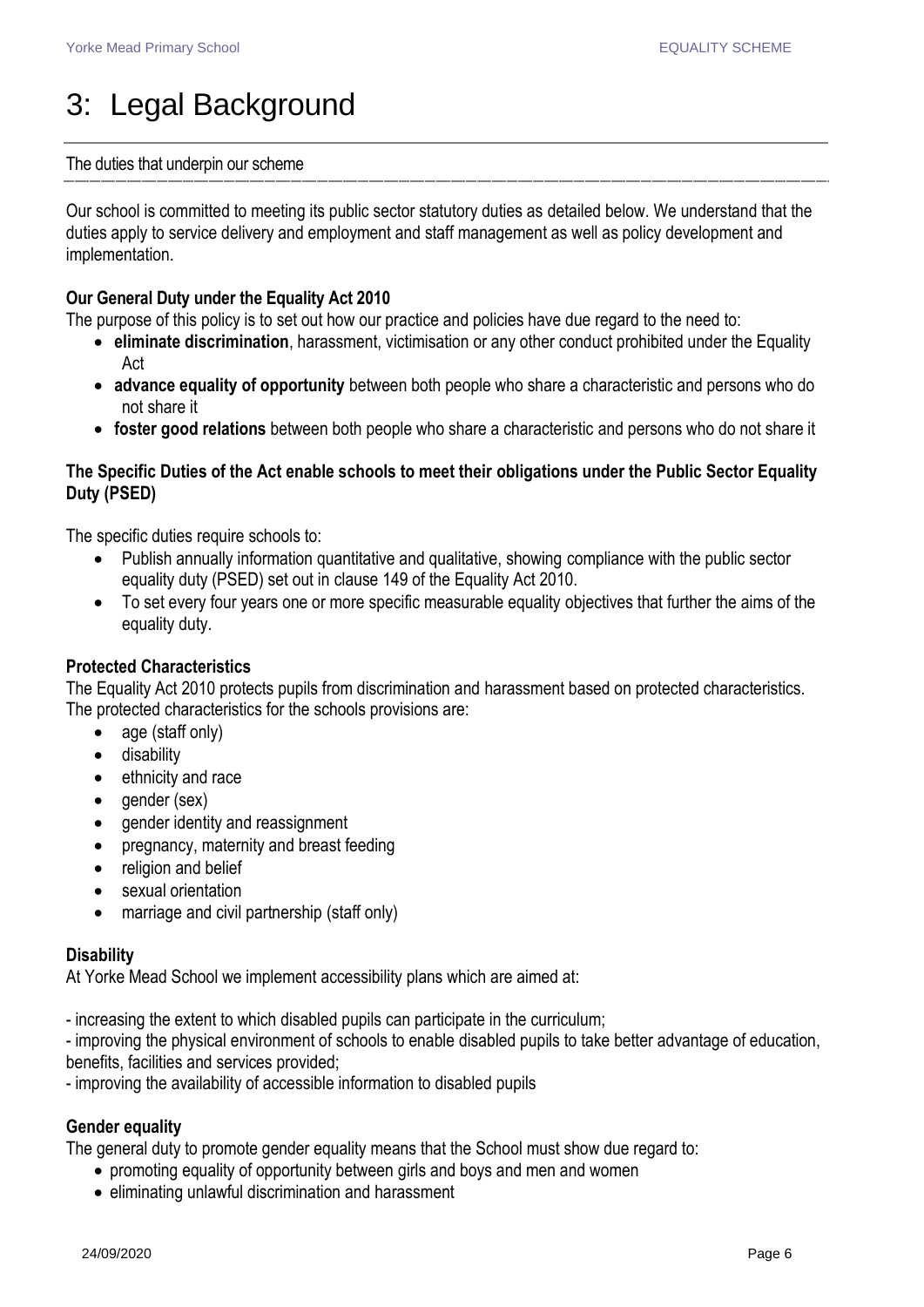The duty also includes the need to consider actions to address the causes of any gender pay gap.This has been achieved through unified conditions and pay for school teachers.

Transgendered people are explicitly covered by the gender equality duty. The term transgendered refers to those people who do not feel comfortable with their birth gender. Much of the work around this is covered in the school Relationship Education, Sex and Relationships and Health Education policy. We respect the confidentiality of those who are exploring their gender identity and seeking gender reassignment and will provide a supportive environment within the school community. Policies are written to be as gender neutral as possible e.g. uniform policy and we will ensure appropriate support and adaptations are made as necessary.

### **Community cohesion**

We recognise our responsibility to promote community cohesion and to develop good relations across different cultures, ethnic, religious and non-religious and socio-economic groups. Community Cohesion supports good practice in educating pupils/ students about equality and diversity. It contributes to the school's efforts to provide a broad, balanced curriculum.

### **Dealing with protected characteristic incidents**

Through positive educational experiences and support for each individual's point of view, we aim to promote positive social attitudes and respect for all, combating ignorance which can lead to prejudice and stereotyping. We challenge all stereotyping and prejudice when it occurs. – be this racism, sexism, homophobic comments or comments linked to disability, religious beliefs or background. We recognise that not all incidents are intentionally upsetting, and can be the result of lack of understanding or repeating things heard. However, a lack of intention does not stop the impact of the comment on an individual or group of individuals, and at Yorke Mead we understand that we must challenge views in order to bring about positive change.

By recording all incidents, we are not labelling children as racist, sexist etc. The records are held centrally and we are able to closely monitor any patterns or trends that may be emerging, take preventative action, provide further educational responses and measure the impact of our work.

All incidents involving a protected characteristic are directly reported to the senior leadership team in a written format and this report is logged by the senior leaders. An investigation is held, and if there is a proved outcome, this will be directly reported on the school CPOMS system under the appropriate category. Where there is no proven outcome the report will be logged as a concern on the system to support the monitoring of any issues. Parents of all involved will be informed so that we can work together to address any issues.

Reports are made to the Governing body, as well as discussed at the Senior Leadership Team level in order to plan the appropriate action required.

Following any incident we would respond in line with our behaviour and anti-bullying policies ensuring the perpetrator reflects on their actions, and makes things right with the victim. The victim may also need additional support to manage their feelings as a result of the incident. The perpetrator may need additional support to ensure they fully understand the impact of their actions, and why these are not appropriate.

All members of the school must ensure that pupils do not receive less favourable treatment because of a protected characteristic and to do this, the School has a duty to make reasonable adjustments.

In completing our work, as outlined in our equality scheme and action plan, we hope to support the development of children who feel secure and valued in the world and who share a mutual respect and understanding of their peers and members of their community and the wider world.

Our work can be divided into the following strands:

1. Teaching, learning and the curriculum – with emphasis across the curriculum on the 'promotion of common values and valuing diversity', promotion and awareness of the rights of all people and the responsibility to uphold and defend them through responsible actions.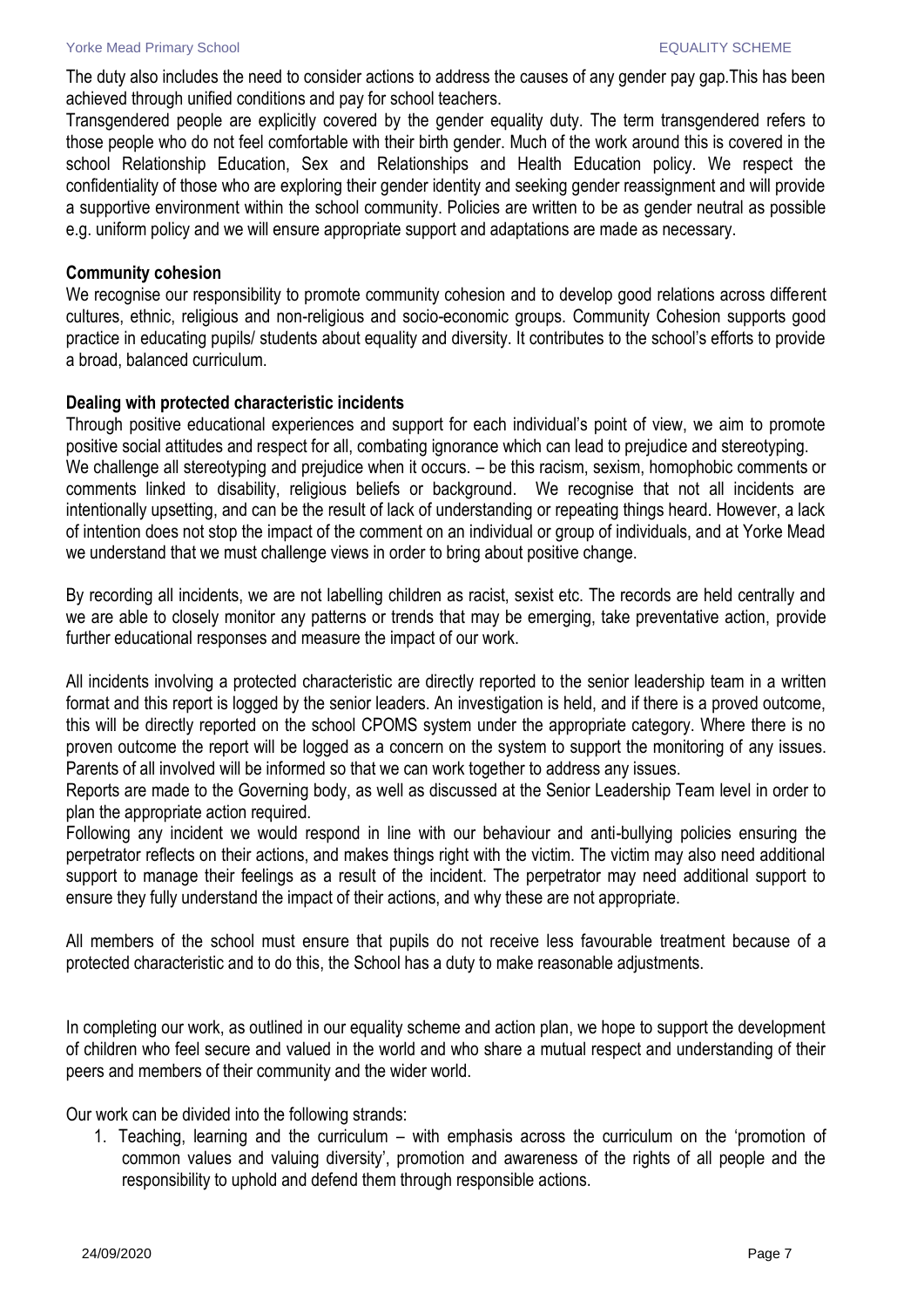- 2. Equity and excellence equality for all to succeed and high expectations of all groups, with the clear purpose of removing barriers to access and eliminating variations in outcomes for different groups.
- 3. Engagement and extended services enabling the means for children and families to interact with people from different backgrounds and to build positive relations and links with different communities – locally and more widely.

At Yorke Mead we understand that we are educating children who will live and work in a country which is diverse in terms of culture, religions or beliefs, ethnicities and social backgrounds. We recognise this as a positive and valued experience and understand that we it is our duty to eliminate unlawful discrimination and to promote equality of opportunity and good relations between people of different groups.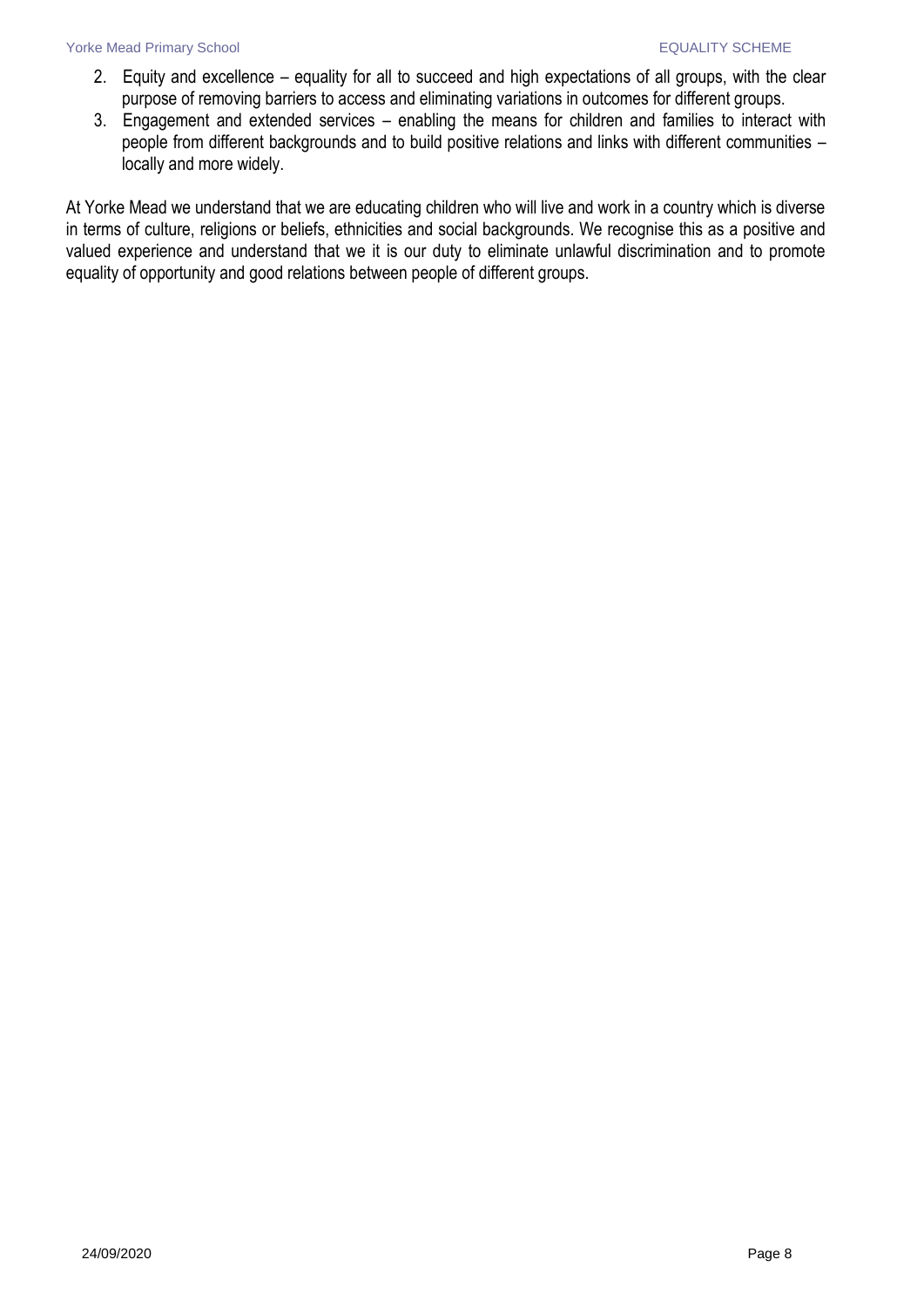### <span id="page-8-0"></span>4: Roles and Responsibility and Publish Information

### Chain of accountability

The Board of Governors, supported by the Headteacher and staff, is responsible for ensuring the implementation of this scheme.

### **Commitment to implementation**

The Headteacher retains overall responsibility for ensuring that the action plan is delivered effectively. Every 12 months, managers and key staff will report to the Headteacher on actions and progress. Every 12 months there will be a report on equality and diversity to the Governors meeting.

All staff are responsible for delivering the scheme both as employees and as it relates to their area of work.

| <b>Responsibility for</b>                                       | Key person                                         |
|-----------------------------------------------------------------|----------------------------------------------------|
| Single equality scheme (including bullying incidents)           | Lucille Pollard, head teacher                      |
| Disability equality (including bullying incidents)              | Francesca Elliott, SENDCo                          |
| SEN/LDD (including bullying incidents)                          | Francesca Elliott, SENDCo                          |
| Children Looked After/ Previously looked after                  | Emma Vettese, Assistant Head                       |
| Pupil Premium/ Free School Meals (including bullying incidents) | Emma Vettese, Assistant Head                       |
| Accessibility                                                   | Chairs of governors, resources com.                |
| Gender equality (including bullying incidents)                  | Wendy Seabrook, deputy head teacher                |
| Race equality (including racist incidents)                      | Wendy Seabrook, deputy head teacher                |
| Mental Health and Wellbeing                                     | Lucille Pollard, head teacher/ mental health lead. |
| Equality and diversity in curriculum content                    | Senior Leadership Team                             |
| Equality and diversity in pupil achievement                     | Senior Leadership Team                             |
| Equality and diversity – behaviour and exclusions               | Lucille Pollard, head teacher                      |
| Participation in all aspects of school life                     | Senior Leadership Team                             |
| Impact assessment                                               | Senior Leadership Team                             |
| Stakeholder consultation                                        | Leadership team and governors                      |
| Policy review                                                   | Chairs of governors                                |
| Communication and publishing                                    | Chairs of governors                                |

### **Commitment to review**

The school equality scheme will be aligned with the School Development Plan. Its implementation will be monitored within the school's self-evaluation and other review processes.

### **Commitment to publish**

At Yorke Mead School we will publish information annually ensuring information is accessible to members of the school community and the public who wish to see this.

At Yorke Mead School equality information will be available on the school website.

At Yorke Mead School we will publish copies of our policies and aspects of the curriculum which explore different cultures and promote understanding of different religions.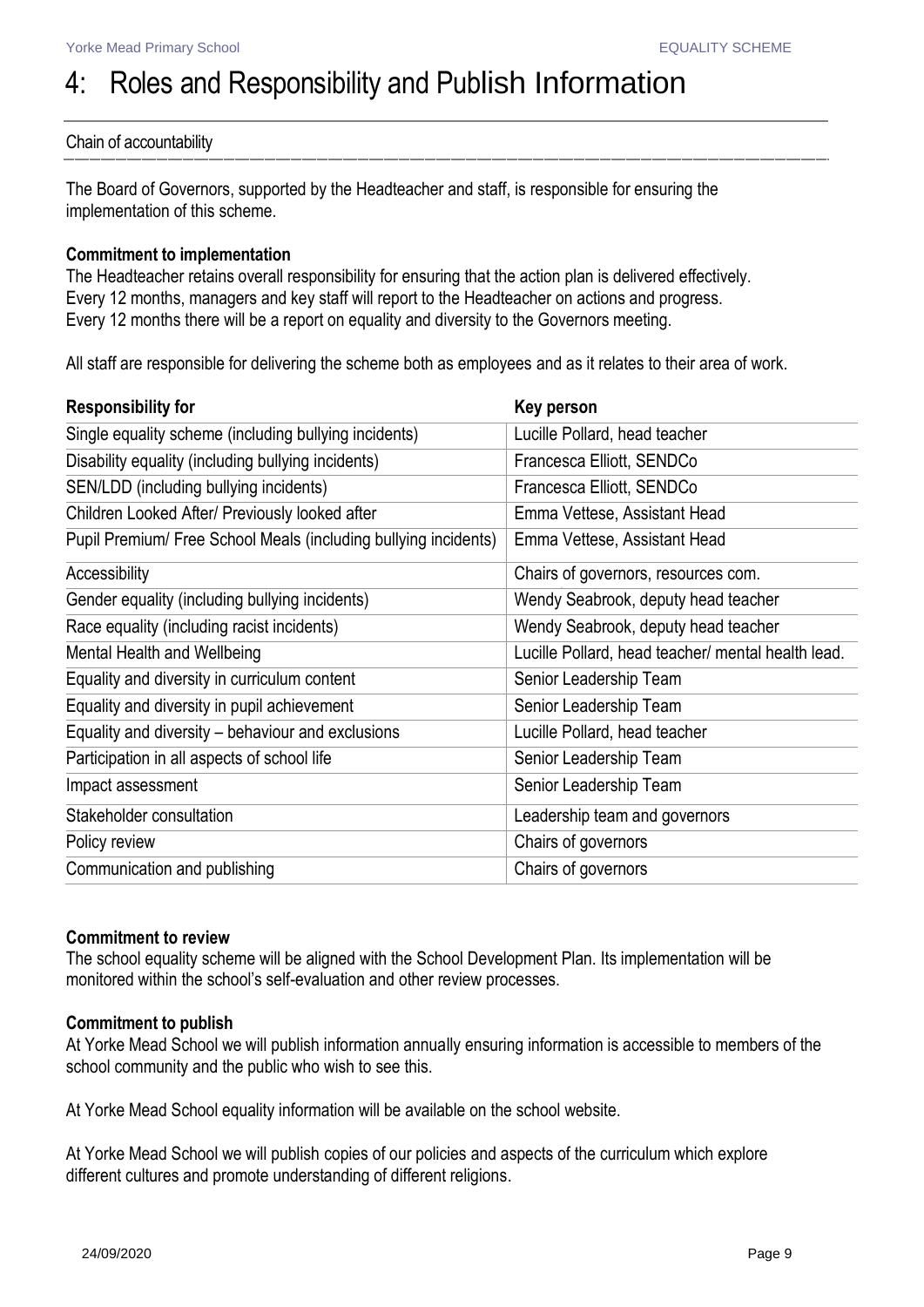### **Commitment to action**

|                           | <b>Governors will:</b>                                                                                                                                                                         |
|---------------------------|------------------------------------------------------------------------------------------------------------------------------------------------------------------------------------------------|
| <b>Policy Development</b> | Provide leadership and drive for the development and regular review of the school's<br>$\bullet$<br>equality and other policies                                                                |
| Policy<br>Implementation  | Provide leadership and ensure the accountability of the Headteacher and senior staff for the<br>$\bullet$<br>communication and implementation of school policies                               |
|                           | Highlight good practice and promote it throughout the school and wider community<br>$\bullet$                                                                                                  |
| <b>Behaviour</b>          | Provide appropriate role models for all managers, staff and pupils<br>$\bullet$                                                                                                                |
|                           | Congratulate examples of good practice from the school and among individual managers,<br>$\bullet$<br>staff and pupils                                                                         |
|                           | Ensure a consistent response to incidents, e.g. bullying cases and racist incidents<br>$\bullet$                                                                                               |
|                           | Public Sector Duties • Ensure that the school carries out the letter and the spirit of the statutory duties (and<br>ensuring the provision of 'returns' to the local authority)                |
|                           |                                                                                                                                                                                                |
|                           |                                                                                                                                                                                                |
| <b>Policy Development</b> | Headteacher and the leadership team will:<br>Initiate and oversee the development and regular review of equality policies and procedures<br>$\bullet$<br>$\bullet$                             |
| Policy                    | Consult pupils, staff and stakeholders in the development and review of the policies<br>Ensure the effective communication of the policies to all pupils, staff and stakeholders<br>$\bullet$  |
| Implementation            | Ensure that managers and staff are trained as necessary to carry out the policies<br>$\bullet$<br>$\bullet$                                                                                    |
| <b>Behaviour</b>          | Oversee the effective implementation of the policy<br>Provide appropriate role models for all managers, staff and pupils<br>$\bullet$                                                          |
|                           | Highlight good practice from departments, individual managers, staff and pupils<br>$\bullet$                                                                                                   |
|                           | Provide mechanisms for the sharing of good practice<br>$\bullet$                                                                                                                               |
|                           | Ensure a consistent response to incidents, e.g. bullying cases and racist incidents<br>$\bullet$<br>Public Sector Duties • Ensure that the school carries out its statutory duties effectively |

|                          | All staff: teaching and non-teaching will:<br>Policy Development • Contribute to consultations and reviews<br>• Raise issues with the leadership team which could contribute to policy review and<br>development |
|--------------------------|------------------------------------------------------------------------------------------------------------------------------------------------------------------------------------------------------------------|
| Policy<br>Implementation | • Maintain awareness of the school's current equality policy and procedures<br>Implement the policy as it applies to staff and pupils<br>$\bullet$                                                               |
| <b>Behaviour</b>         | Behave with respect and fairness to all colleagues and pupils, carrying out the<br>letter and spirit of the school's equality scheme                                                                             |
|                          | • Provide a consistent response to incidents, e.g. bullying cases and racist incidents<br>Public Sector Duties ● Contribute to the implementation of the school's equality scheme                                |

The school operates equality of opportunity in its day to day practice in the following ways:

### **Teaching and learning**

"We aim to provide all pupils with the opportunity to become responsible, caring and respectful members of the community where they understand and respect the beliefs and feelings of others."

### **Admissions and exclusions**

The school follows County Admission Procedures and has adopted the County model policies for exclusion.

### **Equality and staff**

We comply fully with legislation which protects our staff (including teachers, teaching assistants, supervisors and student teachers) from discrimination on the grounds of gender, transsexual status, race, disability, sexual orientation, religion or belief, or age. With regard to disability, we make such reasonable adjustments as are necessary to prevent a disabled person being at a substantial disadvantage in comparison with a person who is not disabled.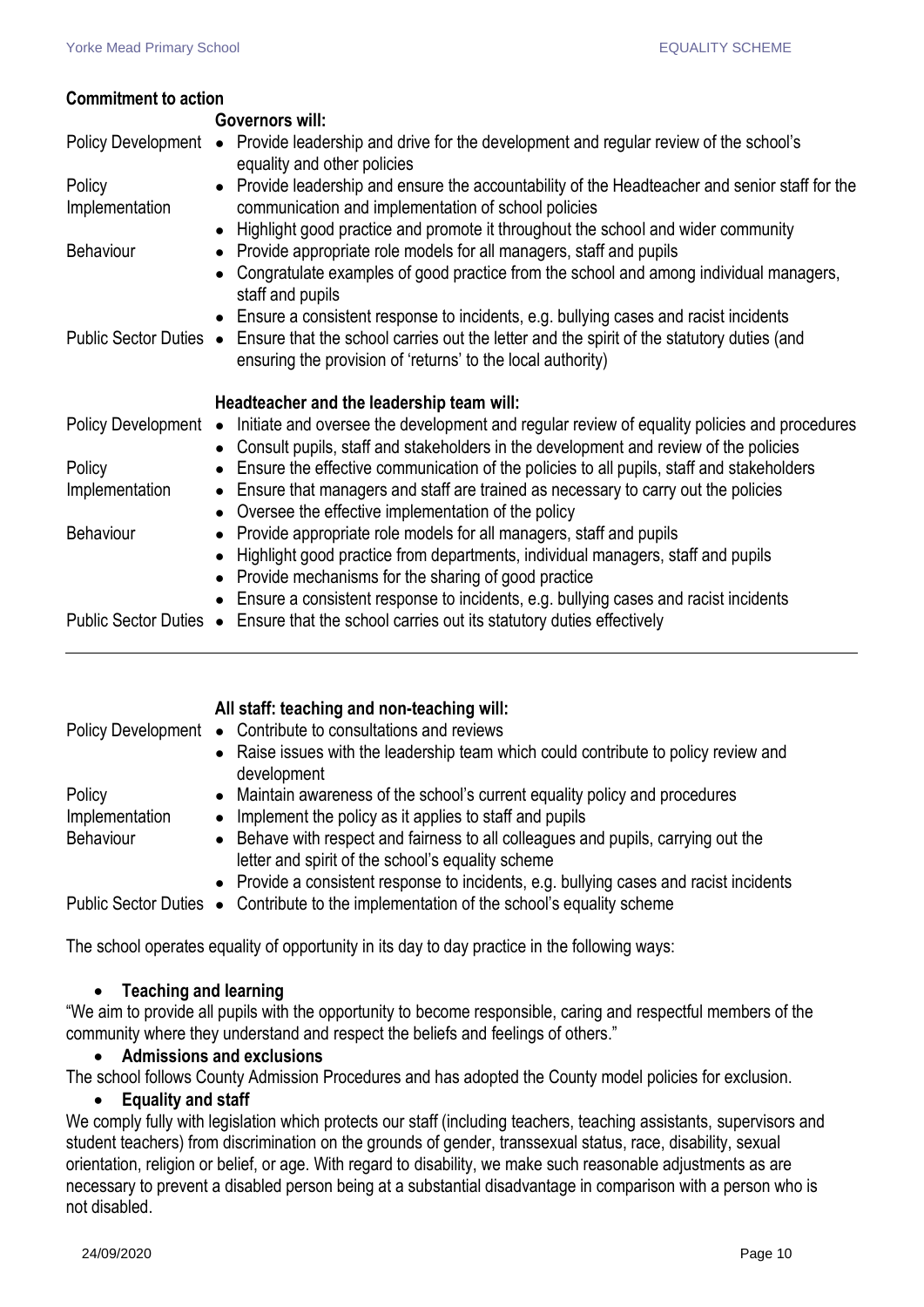This includes discrimination in relation to recruitment, terms and conditions, promotions, transfers, dismissals, training and employment practices (such as dress codes) and disciplinary procedures.

- We make efforts to ensure that the diversity of our workforce reflects that of our local community and wider society.
- We will ensure the safety and well-being of our staff and act on incidents of harassment and discrimination recognising that our staff may be either victims or perpetrators.
- We will provide regular training for staff to enable them to deal effectively with prejudice-related incidents
- Tackling discrimination and anti–bullying reporting and recording all forms of prejudice-related incidents for example racism, homophobia, negative views of disabled people or sexism.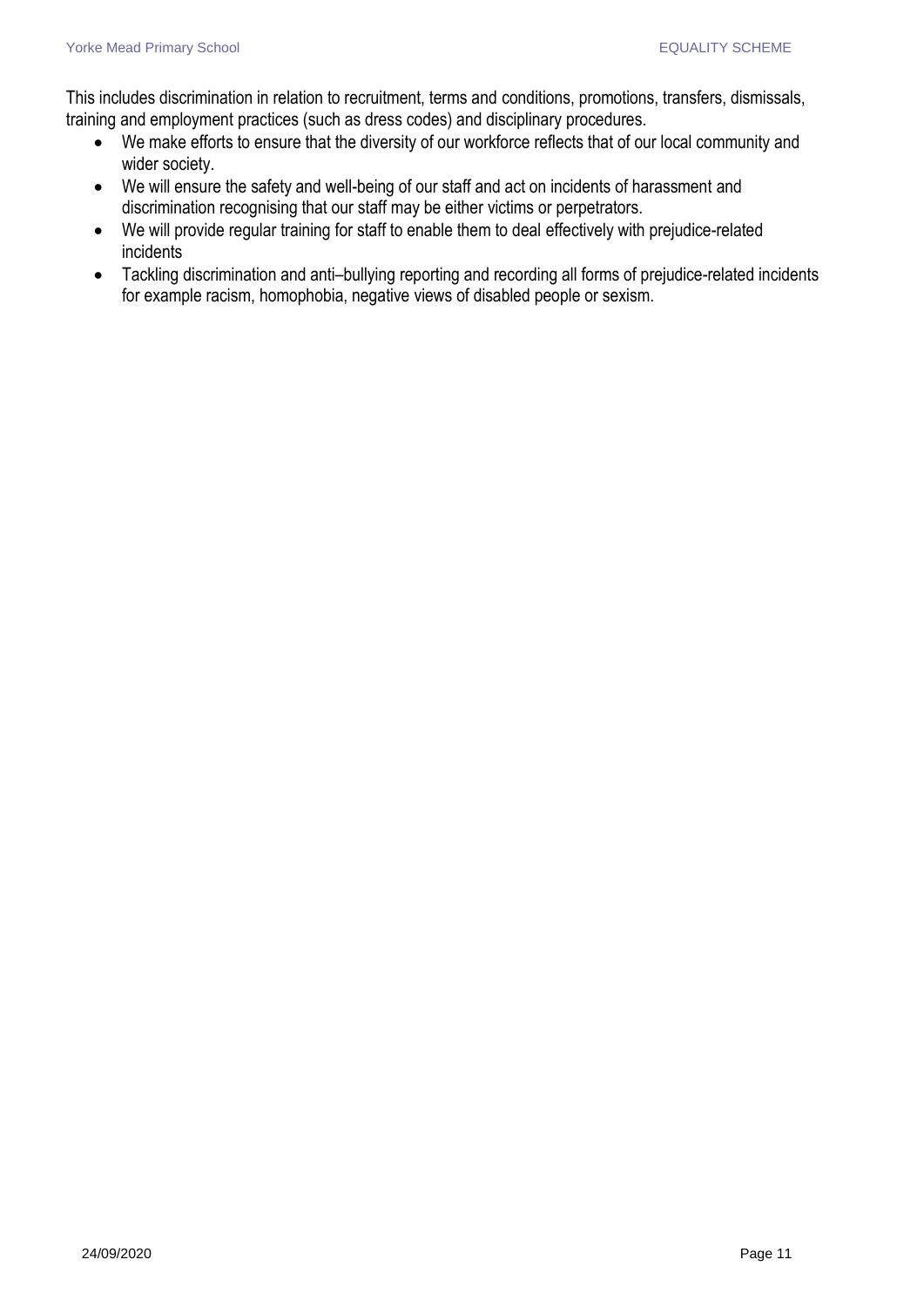### <span id="page-11-0"></span>5: Engagement – Participation and Involvement

#### Involving our learners, parents/carers and other stakeholders

We have welcomed the participation and involvement of people from broad and diverse backgrounds and of different abilities, ethnicities, religious beliefs and genders.

When deciding what to do to tackle equality issues, we will consult and engage both with people affected by our decisions - parents, pupils, staff, members of the local community – and with people who have special knowledge which can inform the school's approach, such as disability equality groups and other relevant special interest organisations. Evidence of this engagement will be included in published information showing how the duty has been addressed.

### **Disability**

- Governors review accessibility every 3 years.
- Data analysis each term looks at the comparative achievement of children on the SEN register

### **Gender**

- Staff interview children about learning on a regular basis. For example interview with more able girls about how they feel about maths.
- Data analysis each term looks at the comparative achievement of boys and girls.

### **Race**

Data analysis each term looks at the comparative achievement of different groups.

### **Community cohesion**

- We have close links with our Children's Centre to identify vulnerable groups in the community.
- We are building strong links with the elderly in a local care home.

### **Other**

- Our annual scheme update and 3 yearly reviews will contain a report on stakeholder consultation carried out during the period.
- The school council contribute their views through their meetings.
- The governors send a questionnaire to parents every two years.
- Our children are members of the local Parish Council and attend 2 -3 meetings each year.
- As part of the RE curriculum we will endeavour to have visiting speakers to talk to school from the main religious communities.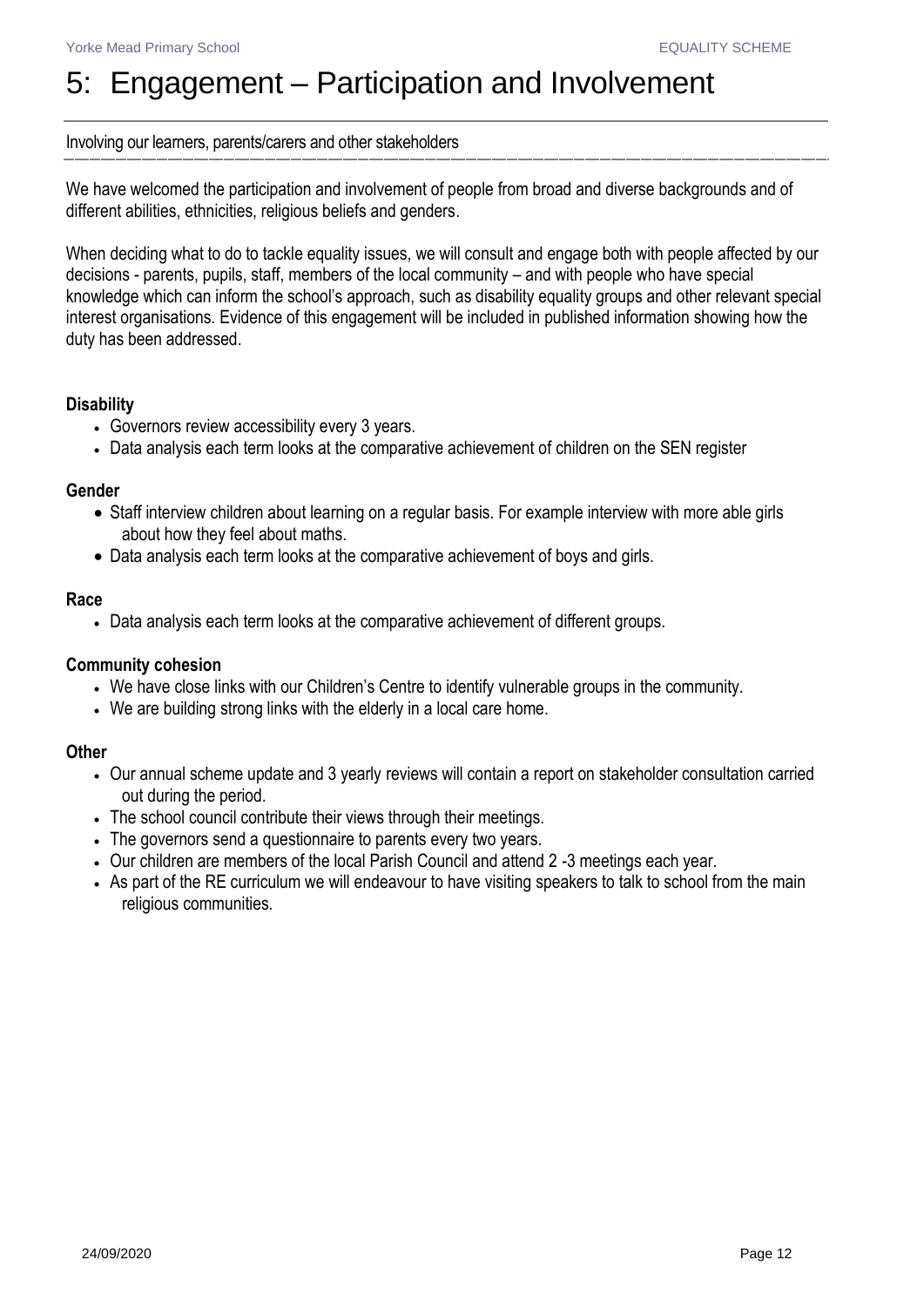### <span id="page-12-0"></span>6: Using Information – Equality Impact Assessments, data and other information

Evaluating the impact in terms of the outcomes

### **Equality Impact Assessment (EQIAs)**

EQIAs help us to analyse whether what we are planning potentially has a differential impact on one or more particular group (either positively or negatively). EQIAs help us to ensure that there is no unlawful discrimination against certain individuals or groups and that the positive duties are promoted.

- We collect a range of information relating to incidents of harassment and bullying including those relating to racism, homophobia, disability and gender.
- We value more qualitative information which may be given to us through a variety of mechanisms. We conduct student voice activities such as anti-bullying questionnaires.
- The Local Authority provides us with a range of services which support the equality agenda and helps us to identify our strength and those areas requiring action.

### **Equality Impact Assessment statement**

All school policies will be equality impact assessed with regard to disability, gender and race at the time of review and issues arising will be carried forward into the equality action plan.

Additionally, in Section 4 (Roles and responsibilities) of our equality scheme a detailed table can be found showing staff responsibilities for gathering and monitoring data on an ongoing basis. A full report of outcomes will be sent to the governors each in the spring term.

### **Performance data**

Attainment in KS1 and KS2 is generally above average. Children's progress is mostly good and there is no significant underperformance by any significant group.

Achievement is good. We are monitoring the progress of pupil premium children, and moving forwards we will have specific focus on the more able children in this group; and on the progress of our children who are looked after or have previously been looked after.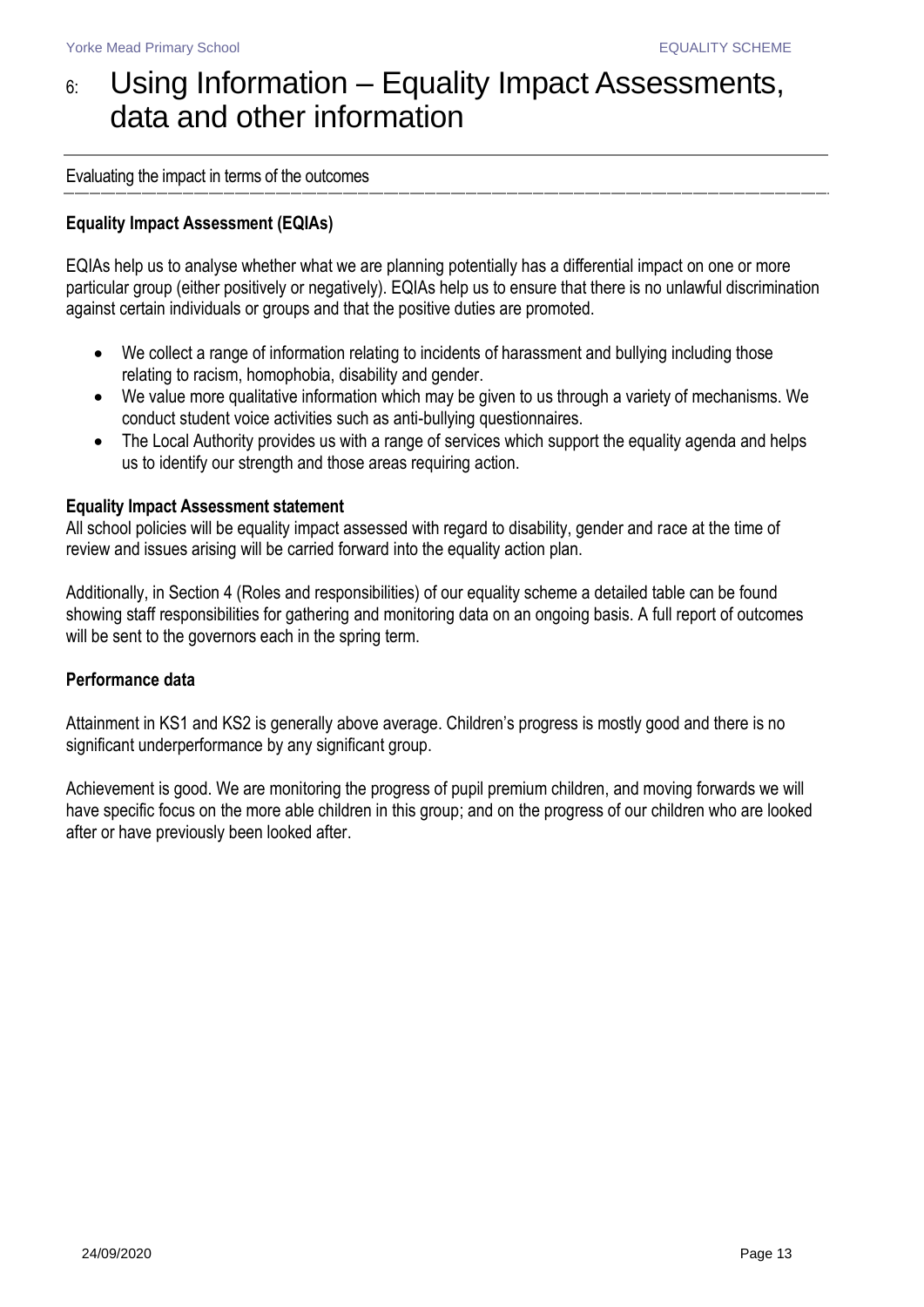### <span id="page-13-0"></span>7: Our School's Equality Objectives

### Key priorities for action

Our equality objective-setting process has involved gathering evidence as follows:

- Termly monitoring of views through pupil, staff and parent voice
- Termly monitoring of the progress and achievements made by girls and boys
- Termly monitoring of the progress and achievements of Pupil Premium children both the deprivation element and looked after element.
- Termly monitoring of progress and achievements made by SEN children
- Termly monitoring of progress and achievements made by children with English as an additional language
- Termly monitoring of progress and achievements made by children from different ethnic groups
- Gathering pupil and parent voice on the impact of our work

### **Equality Objectives**

- **1.** Improve the educational provision around black history and the history of other cultures, ensuring positive images and role models are presented for all pupils to aspire to
- **2.** Increase understanding between religious groups and different cultural backgrounds
- **3.** Ensure children eligible for FSM quickly close the gaps in learning that have arisen due to COVID 19 and keep up narrowing the gap between the achievement of free school meal pupils and non-free school meals
- **4.** School staff to be able to apply their increased awareness of the impact of trauma and attachment in children and the impact this has on children's academic and emotional development - especially children looked after or adopted from care. This will be pertinent following the COVID 19 experience and pupils learning to live with the virus in society.
- **5.** Narrow the gap in performance of disabled pupils and pupils with SEND
- **6.** Anticipate the needs of incoming pupils who arrive with little or no English
- **7.** Continue to support the raised attainment in English for boys and attainment in maths for girls
- **8.** Encourage girls to consider non-stereotyped career options

### **Achievements to date**

### **Disability**

Soundfield system in all the KS1 and KS2 classrooms, and in the hall Wheelchair access to throughout the school Changing table, with adjustable height mechanism installed Toilets in Nursery classroom and new building with wheelchair access New building fully compliant with DDA requirements Food technology area meets DDA requirements Hearing loop in main office

### **Gender**

Data analysis each term to review gender gap All curriculum areas promoted for both boys and girls All out of school hours activities open to boys and girls Boys historically have performed better than the national picture at the end of KS2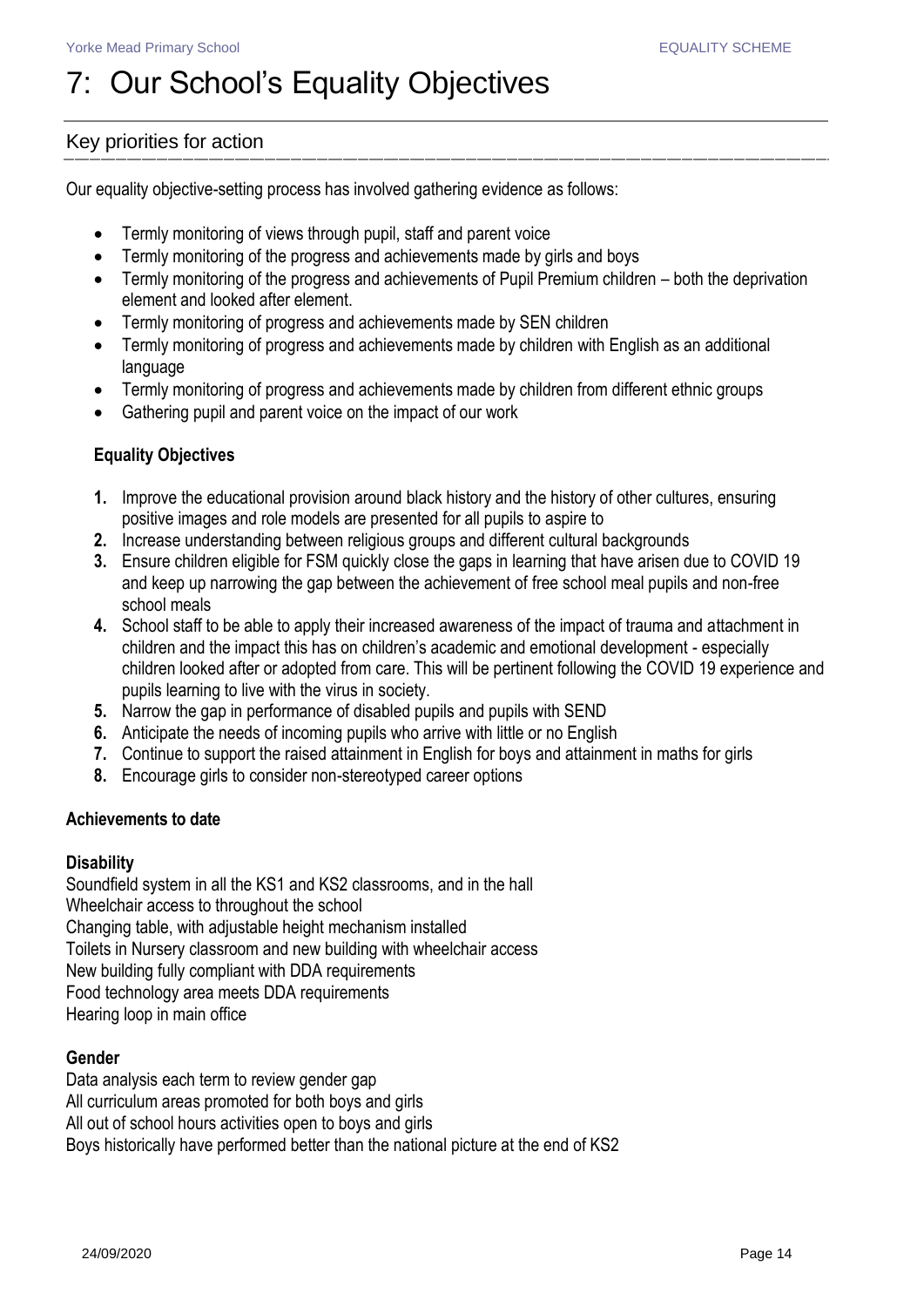### **Ethnicity**

Children and staff share celebrations for all the faith groups in the school

Data analysis each term to review the progress of different groups

Staff employed (including peripatetic teachers) reflect many ethnicities in the school – we are conscious we have not been successful attracting a black staff member and have no black staff member currently.

### **Community cohesion**

The school has links with the Parish Council and the district council

Children from the school were involved in the planning and design of a local play area with the district council Staff from local churches contribute to school assemblies

The school encourages parents to engage with the school through curriculum activities

The school meets the core offer for extended schools (see audit) and plays an active role in hosting and publicising extended school activities

A parent support worker is available to support parents. The school also has close links with the Children's Centre located on the school site

The school provides work experience placements for children form local secondary schools and local students undertaking PGCE placements

The school has developed links with Rickmansworth School, which has enriched the music curriculum for some groups of children

The school plays an active part in the local Sports Partnership

### Areas the school has identified as priority areas – and why

|    | <b>Priority</b>                                                                                                                                                                                                                            | Category               | <b>Diversity</b><br>strand             | <b>Background</b>                                                                                                                                                                                                                                                                                                                                                                                                                                                                                                                                                                                                                                                                                                                                                                                                              |
|----|--------------------------------------------------------------------------------------------------------------------------------------------------------------------------------------------------------------------------------------------|------------------------|----------------------------------------|--------------------------------------------------------------------------------------------------------------------------------------------------------------------------------------------------------------------------------------------------------------------------------------------------------------------------------------------------------------------------------------------------------------------------------------------------------------------------------------------------------------------------------------------------------------------------------------------------------------------------------------------------------------------------------------------------------------------------------------------------------------------------------------------------------------------------------|
| 1. | To ensure the school presents<br>positive role models and<br>images of achievements of all<br>cultures, religions and ethnic<br>groups, including a focus on<br><b>Black Lives Matter agenda</b><br>within all areas of the<br>curriculum. | <b>SDP</b><br>priority | Cultural<br><b>Diversity</b>           | The incidents of 2020 and the increased awareness<br>around the 'black lives matter' agenda has resulted in the<br>school evaluating this work beyond the data and looking<br>more deeply at the implicit as well as explicit messages<br>we are giving children through the resources in school,<br>the focus of our work. Our aim is to be more proactive<br>than reactive in the work we do around this target.                                                                                                                                                                                                                                                                                                                                                                                                             |
| 2. | To support all members of the<br>school community children who<br>demonstrate significant<br>emotional needs that impacts<br>on their behaviours and ability<br>to manage their time in school                                             | School<br>Policy       | <b>Mental Health</b>                   | We are aware that the extended impact of COVID 19<br>means a greatly increased proportion of the school<br>community (staff, parents and children) have<br>experienced, and continue to experience, trauma at<br>differing levels and anxiety can be high for these people.<br>Key focus needs to be placed on supporting well-being<br>as we return to school and operate under the 'new<br>normal' life with covid.<br>The school also recognises that some children enter<br>school with significant emotional needs resulting from<br>difficulties such as unidentified learning needs,<br>attachments and other factors. These children need the<br>appropriate support to access their learning safely. This<br>is particularly key in early years and through Key Stage<br>One, or for children who join YM during KS2. |
| 3. | To ensure Pupils with FSM and<br>PPG make accelerated<br>progress through continual<br>formative assessment for                                                                                                                            | <b>SDP</b><br>priority | Financially<br>disadvantaged<br>pupils | This group of children have in previous year achieved at<br>a broad and mixed level. There is concern that the white,<br>FSM children have low aspiration and we struggle to get<br>the engagement of their parents. Whilst good                                                                                                                                                                                                                                                                                                                                                                                                                                                                                                                                                                                               |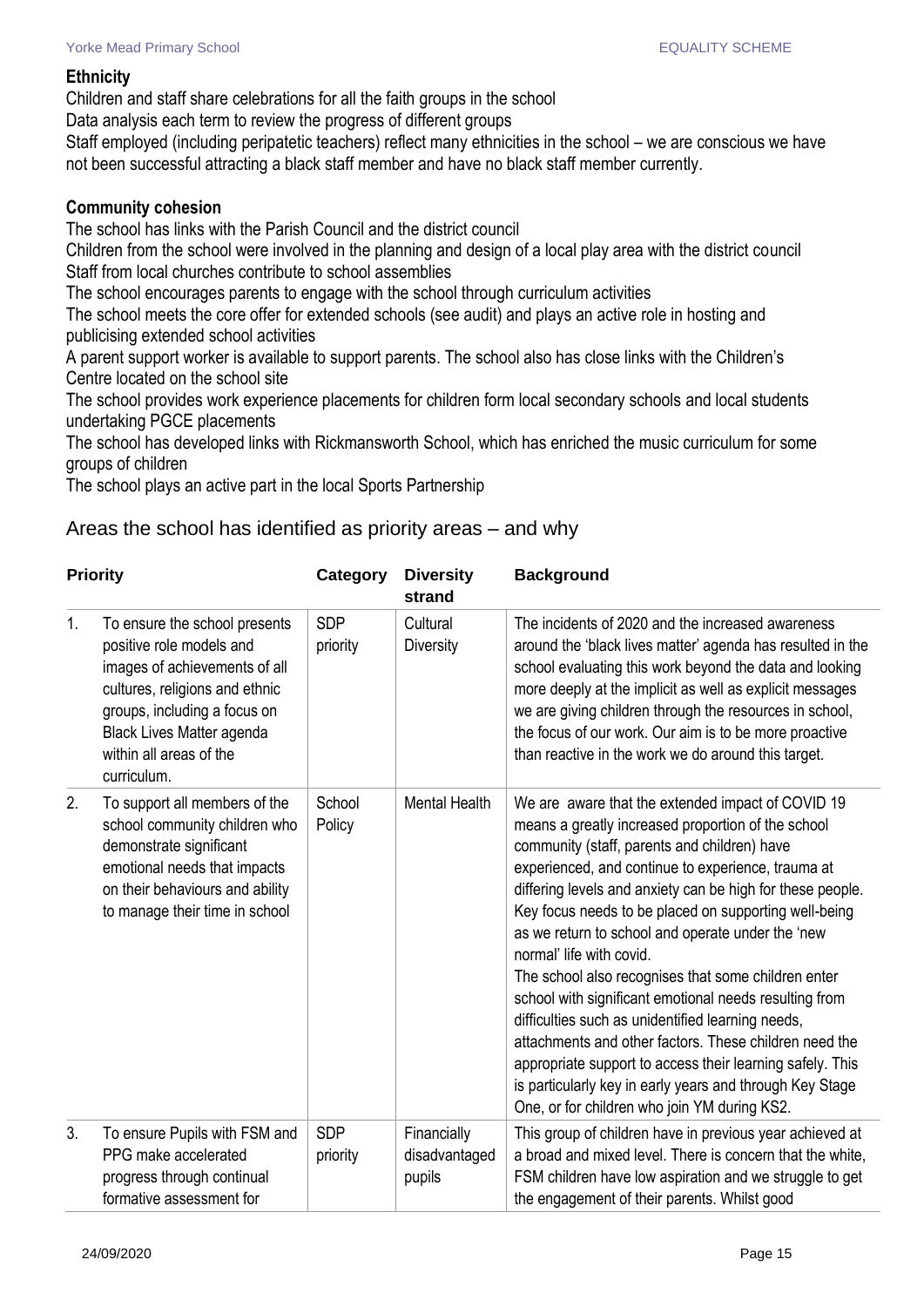|    | learning and individualised<br>approaches to learning.                                                                                                                                                                                          |                  |                                                        | relationships have been achieved - the next step to their<br>full engagement in learning. Prior to Covid 19 we were<br>able to see improved attendance at school for this group,<br>but once CV19 hit and schools closed maintaining<br>engagement proved extremely challenging. We need to<br>get this back on track and allow the positive steps<br>achieved to develop further now. |
|----|-------------------------------------------------------------------------------------------------------------------------------------------------------------------------------------------------------------------------------------------------|------------------|--------------------------------------------------------|----------------------------------------------------------------------------------------------------------------------------------------------------------------------------------------------------------------------------------------------------------------------------------------------------------------------------------------------------------------------------------------|
| 4. | To ensure progress of pupils<br>with FSM and PPG, who have<br>additional barriers to learning<br>which maybe SEND, disruptive<br>home lives, multiple settings<br>and other social issues,<br>including EAL, make similar<br>progress to peers. |                  | Financially<br>disadvantaged<br>+ all other<br>strands | It is important that we are fully aware of all the barriers<br>our children are facing as we may overcome one barrier<br>only leaving the child facing a huge alternative barrier.<br>Many of our PPG children have multiple barriers and<br>these children need to be a priority for focus particularly<br>given the impact of Covid 19 on their recent experiences.                  |
| 5. | To ensure all pupils with SEND<br>make good progress and have<br>access to the Teacher<br>frequently - particularly those<br>children working significantly<br>below age related expectations                                                   |                  | <b>Disability</b>                                      | Some children with SEN are not making the progress in<br>KS2 that other groups are making in core subjects -<br>these children need more access to the teacher so that<br>their learning and gaps are fully assessed, and next step<br>planning can be securely delivered.                                                                                                             |
| 6. | To ensure school is a positive<br>experience for all children<br>including children with a variety<br>of family experiences and<br>makeup.                                                                                                      | School<br>Policy | Vulnerable<br>Group                                    | The school has a sizable group of adopted children.<br>These children often face additional emotional needs<br>resulting from early trauma which impacts on their well-<br>being and ability to access learning.<br>Some children in school have parents who are part of the<br>LGBT community and these children need to feel<br>represented in the school community.                 |
| 7. | To continue to focus on<br>individual cohorts to ensure<br>boys make similar progress to<br>girls in writing, and girls make<br>similar progress to boys in<br>maths.                                                                           |                  | Gender                                                 | The school has placed significant focus on this in<br>previous years and we have reached a point where any<br>differences are cohort/class based rather than generic.<br>This work must not be lost and should continue as part of<br>the pupil progress procedures we currently have in place.                                                                                        |
| 8  | To maintain regular review of<br>the accessibility plan                                                                                                                                                                                         | <b>DDA</b>       | <b>Disability</b>                                      | Accessibility plan for new building in place and updates<br>required to meet the changing needs of the YM<br>community as they emerge.                                                                                                                                                                                                                                                 |
| 9  | Policy review                                                                                                                                                                                                                                   | Statutory        | All                                                    | Include equality aspects in all policy reviews.                                                                                                                                                                                                                                                                                                                                        |
| 10 | Stakeholder consultation                                                                                                                                                                                                                        | Statutory        | <b>Disability</b><br>Gender<br>Ethnicity               | Continue with parent questionnaire every 2 years.<br>Establish a working group of parents around each key<br>priority area to ensure we are working with parents and<br>meeting the needs of the group fully                                                                                                                                                                           |
| 11 | Impact assessment                                                                                                                                                                                                                               | Statutory        | All                                                    | Ensure consistent reporting to GB and return of statutory<br>proforma to LA and DCSF when required.                                                                                                                                                                                                                                                                                    |
| 12 | Communication and publishing                                                                                                                                                                                                                    | Statutory        | <b>Disability</b><br>Gender<br>Race                    | We will ensure communications with the school<br>community are accessible and easy to read, update our<br>website to include more explicit reference to our<br>commitment to equality and diversity, tell the school<br>community about equality plane and make appropriate<br>copies available on the website.                                                                        |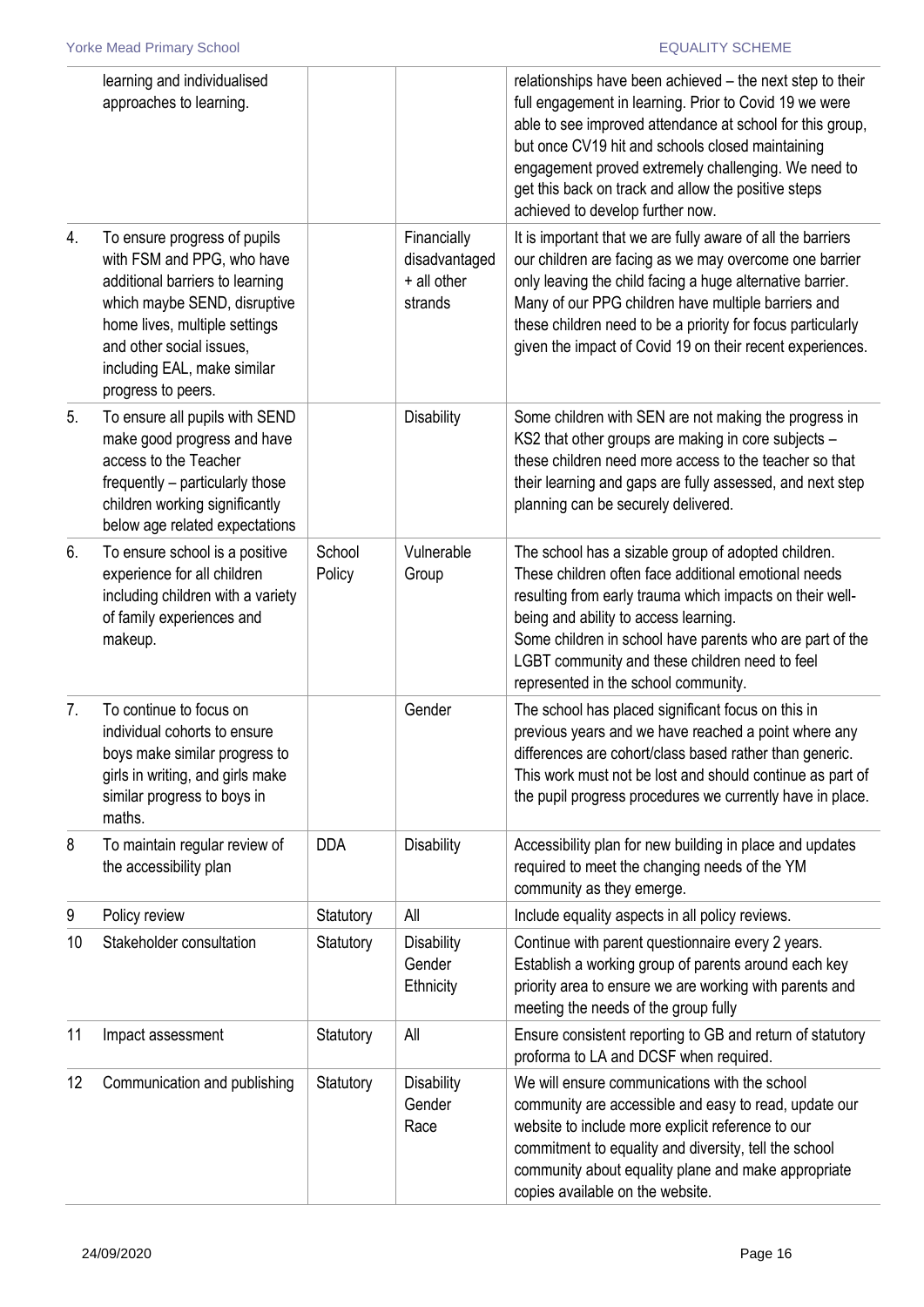### 8: Action Plan

### Making progress on equality issues

| Priority issue and objective                                                                                                                                                                                                        | Category   | Diversity strand | <b>Tasks</b>                                                                                                                                                                                                                                                                                                                                                                                                                                                                                                                                                                                                                                                             | Responsibility                     | Review date |
|-------------------------------------------------------------------------------------------------------------------------------------------------------------------------------------------------------------------------------------|------------|------------------|--------------------------------------------------------------------------------------------------------------------------------------------------------------------------------------------------------------------------------------------------------------------------------------------------------------------------------------------------------------------------------------------------------------------------------------------------------------------------------------------------------------------------------------------------------------------------------------------------------------------------------------------------------------------------|------------------------------------|-------------|
| To ensure the school<br>presents positive role models<br>and images of achievements<br>of all cultures, religions and<br>ethnic groups, including a<br>focus on Black Lives Matter<br>agenda within all areas of the<br>curriculum. | <b>SDP</b> | Ethnicity        | Curriculum review by all subject leaders to ensure the<br>content reflects the achievements / experiences of black<br>and other cultures.<br>Audit of books and school resources to ensure all<br>$\bullet$<br>members of the community are represented - classroom<br>audit of displays etc.<br>Planned school calendar to ensure all key events<br>$\bullet$<br>across communities are marked<br>Assembly focus reviewed to ensure all communities are<br>represented and celebrated<br>Establish a parent group to ensure the work we are<br>doing meets the needs of the whole community with a<br>particular focus on the black community in the first<br>instance. | Subject leaders<br>overseen by DHT | Dec 2020    |

<span id="page-16-0"></span>**Review/impact assessment notes**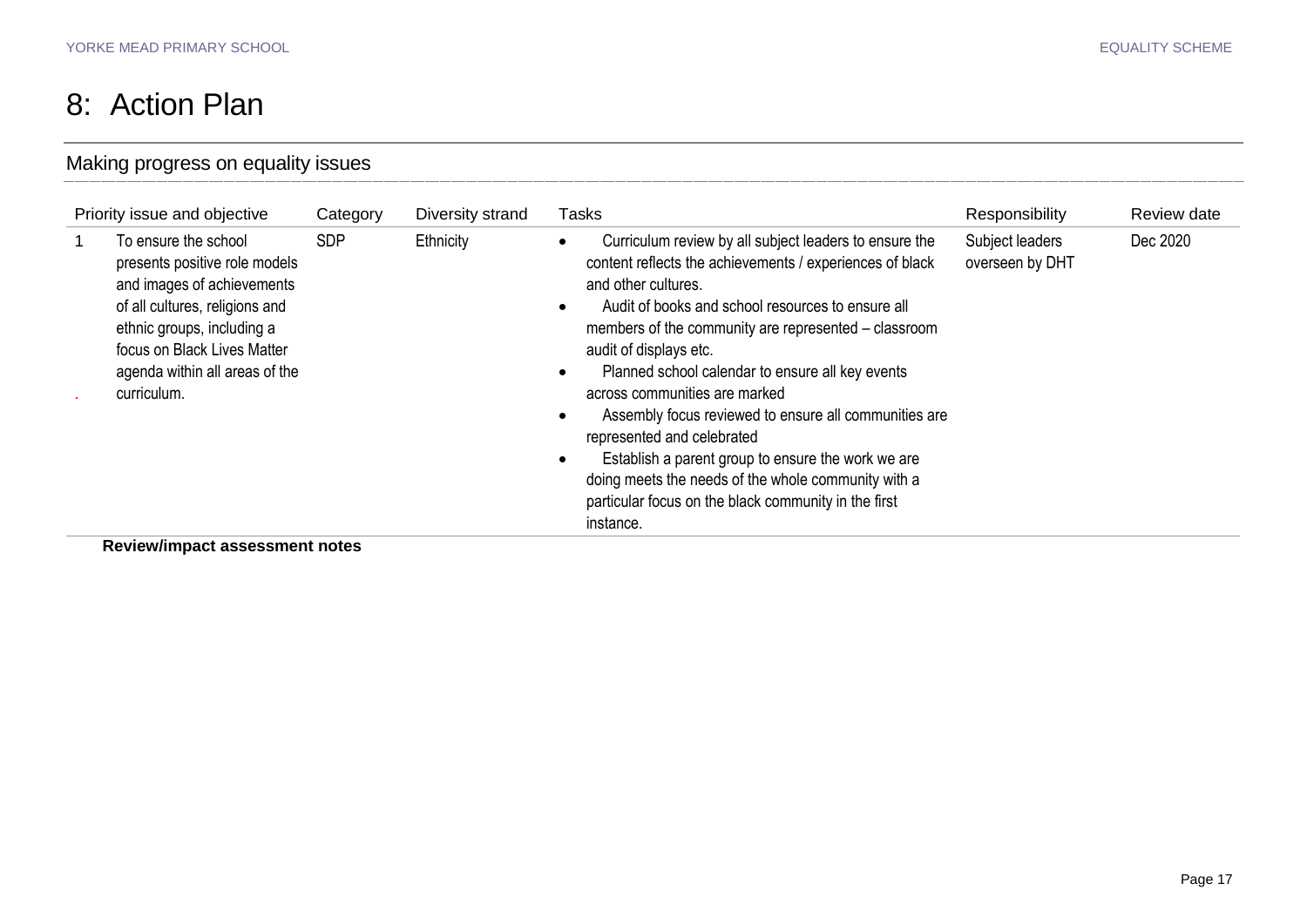| Staff supported to manage the ever changing COVID<br>19 picture and to manage their own emotional responses.<br><b>Pastoral Team</b><br>Review pastoral interventions to ensure appropriate<br><b>SENDCo</b><br>support.<br>Work closely with Pastoral team to ensure new staff<br>appointed are well inducted<br>Focus interventions on younger children to support<br>positive start<br>1:1 staff carefully inducted to new children and<br>supported in process of supporting these children -<br><b>SENDCO</b><br>Monthly review of children in need of support to include |          |
|--------------------------------------------------------------------------------------------------------------------------------------------------------------------------------------------------------------------------------------------------------------------------------------------------------------------------------------------------------------------------------------------------------------------------------------------------------------------------------------------------------------------------------------------------------------------------------|----------|
| teachers and pastoral team<br><b>Review/impact assessment notes</b><br><b>SDP</b><br>All teachers to have considered the children in their<br>Financial<br>Deputy head teacher<br>class and the barriers to learning they face.<br>disadvantage<br>All teachers trained in developing effective formative                                                                                                                                                                                                                                                                      | Dec 2020 |
| assessment strategies – these to be priority of lesson<br>study and observations<br>Topohor lod Catabun 1:1 Lamall aroun accordo to                                                                                                                                                                                                                                                                                                                                                                                                                                            |          |

To ensure progress of pupils with FSM and PPG, who have additional barriers to learning which maybe SEND, disruptive home lives, multiple settings and other social issues, including EAL, make similar progress to peers.

• Teacher led Catch up 1:1 / small group sessions to replace after school clubs during first term focused on PPG/FSM children

 Ensure access to wide and varied curriculum and monitor interventions to prevent these reducing access.

 Curriculum focus on engaging activities and cultural capital to enhance the experiences of all groups especially those financially deprived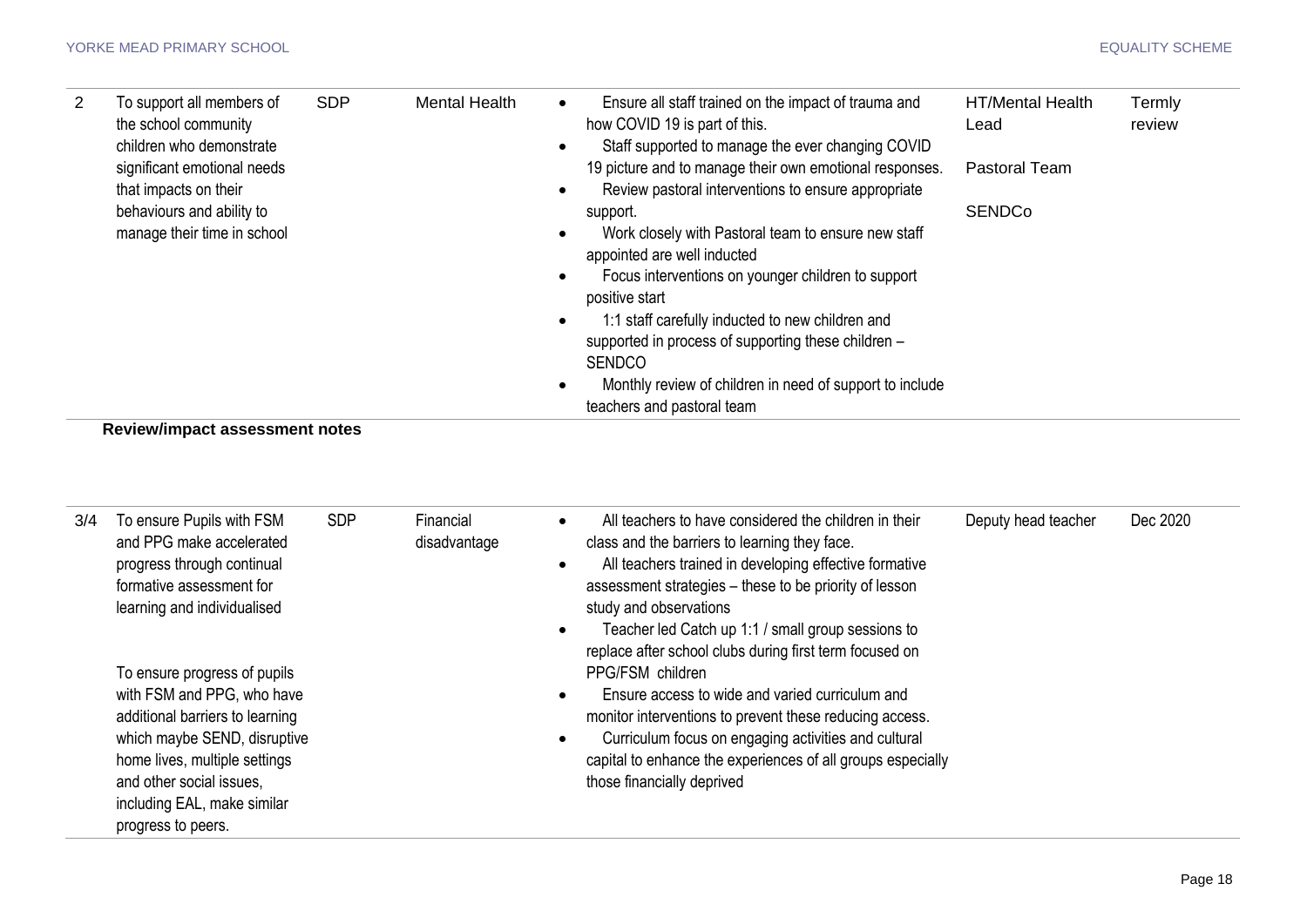#### **Review/impact assessment notes**

| 5              | To ensure all pupils with SEND<br>make good progress and have<br>access to the Teacher<br>frequently - particularly those<br>children working significantly<br>below age related expectations<br><b>Review/impact assessment notes</b> | <b>SDP</b> | <b>SEND</b> | Ensure access to wide and varied curriculum and<br>monitor interventions to prevent these reducing access.<br>Targeted support and effective differentiation of<br>learning<br>Small step target planning with key                                                                                                                                                                                                            | <b>SENDCo</b>                            | Half-Termly<br>Full review April<br>2021 |
|----------------|----------------------------------------------------------------------------------------------------------------------------------------------------------------------------------------------------------------------------------------|------------|-------------|-------------------------------------------------------------------------------------------------------------------------------------------------------------------------------------------------------------------------------------------------------------------------------------------------------------------------------------------------------------------------------------------------------------------------------|------------------------------------------|------------------------------------------|
| 6              | To ensure school is a positive<br>experience for all children<br>including children with a variety<br>of family experiences and<br>makeup.                                                                                             | <b>SDP</b> | All         | Ensure access to resources that reflect the experiences<br>of the whole community.<br>Ensure training supports staff to manage and be able to<br>discuss confidently a range of personal experiences and<br>situations<br>Regular pupil voice opportunities to be built into the<br>monitoring schedule<br>Engage parents to ensure we are meeting the needs of<br>specific groups effectively and to encourage joint working | <b>DHT</b><br>PSHE lead<br>Pastoral Team | On going                                 |
|                | <b>Review/impact assessment notes</b>                                                                                                                                                                                                  |            |             |                                                                                                                                                                                                                                                                                                                                                                                                                               |                                          |                                          |
| $\overline{7}$ | To continue to focus on<br>individual cohorts to ensure<br>boys make similar progress to<br>girls in writing, and girls make<br>similar progress to boys in<br>maths.                                                                  | <b>SDP</b> | Gender      | Track and monitor the attainment and progress of boys<br>and girls as part of the pupil progress reviews<br>Plan targeted positive interventions to address any<br>arising issues for cohorts or groups                                                                                                                                                                                                                       | <b>Senior Leaders</b>                    | Termly                                   |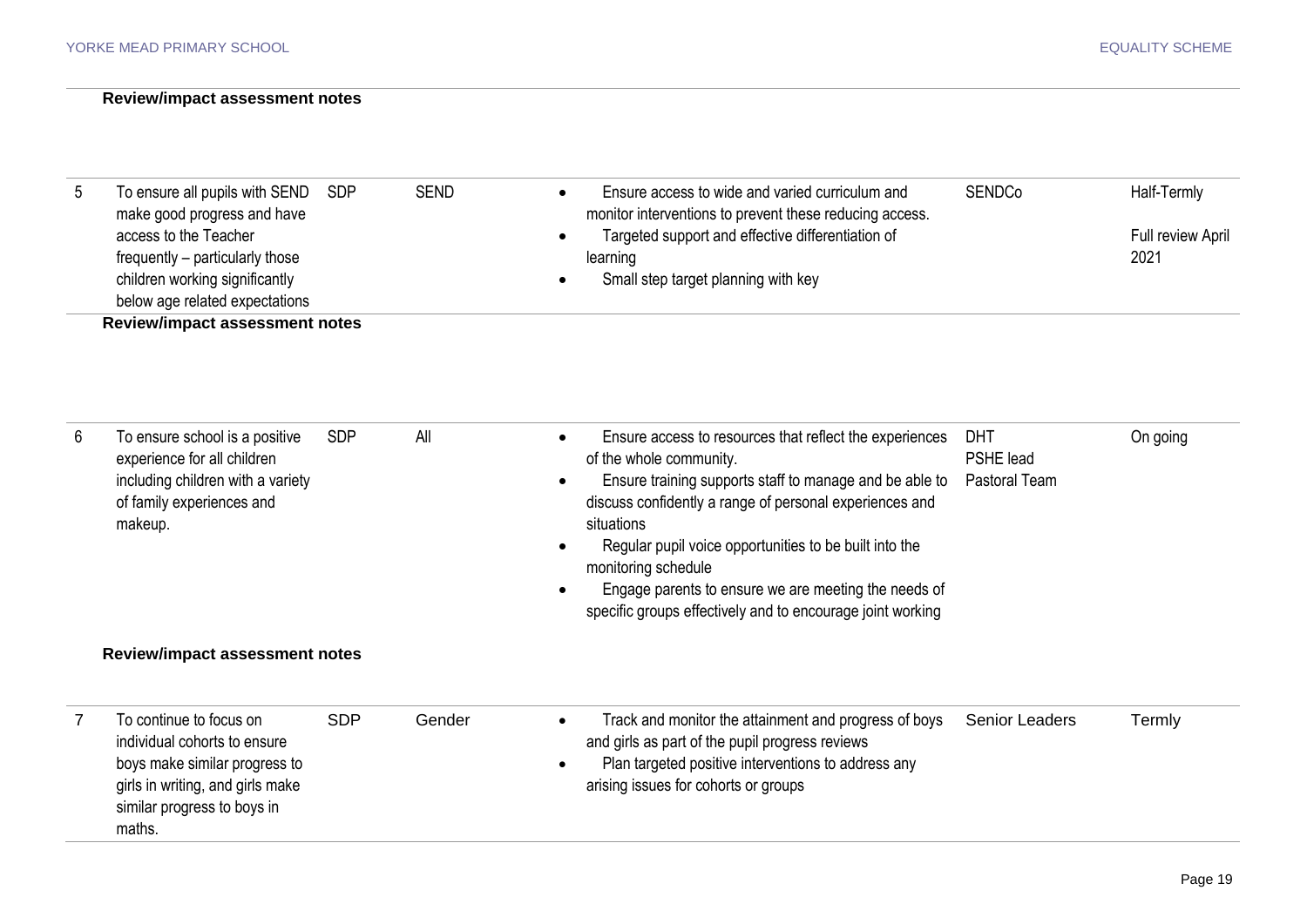|    | <b>Review/impact assessment notes</b>                   |            |                                          |                                                                                                                                                                       |                                   |          |
|----|---------------------------------------------------------|------------|------------------------------------------|-----------------------------------------------------------------------------------------------------------------------------------------------------------------------|-----------------------------------|----------|
| 8  | To maintain regular review of<br>the accessibility plan | <b>DDA</b> | <b>Disability</b>                        | • School business manager to maintain the accessibility<br>plan keeping positive eye on the changing needs of<br>the YM community.                                    | <b>School Business</b><br>Manager | On going |
|    | <b>Review/impact assessment notes</b>                   |            |                                          |                                                                                                                                                                       |                                   |          |
| 9  | Policy review                                           | Statutory  | All                                      | Continue to ensure annual review of policy and<br>$\bullet$<br>reporting of impact assessments.                                                                       | Leadership team                   | Ongoing  |
|    | <b>Review/impact assessment notes</b>                   |            |                                          |                                                                                                                                                                       |                                   |          |
| 10 | Stakeholder consultation                                | Statutory  | <b>Disability</b><br>Gender<br>Ethnicity | Ensure consultations with all stakeholders include<br>$\bullet$<br>diversity strands.<br>• Conduct more detailed questionnaire during parent<br>evening every 2 years | Governors                         | Ongoing  |
|    | <b>Review/impact assessment notes</b>                   |            |                                          |                                                                                                                                                                       |                                   |          |
|    |                                                         |            |                                          |                                                                                                                                                                       |                                   |          |
| 11 | Impact assessment                                       | Statutory  | All                                      | Ensure consistent reporting to GB and return of<br>$\bullet$<br>statutory proforma to LA and DCSF when required.                                                      | HT and leadership<br>team.        | Ongoing  |

**Review/impact assessment notes**